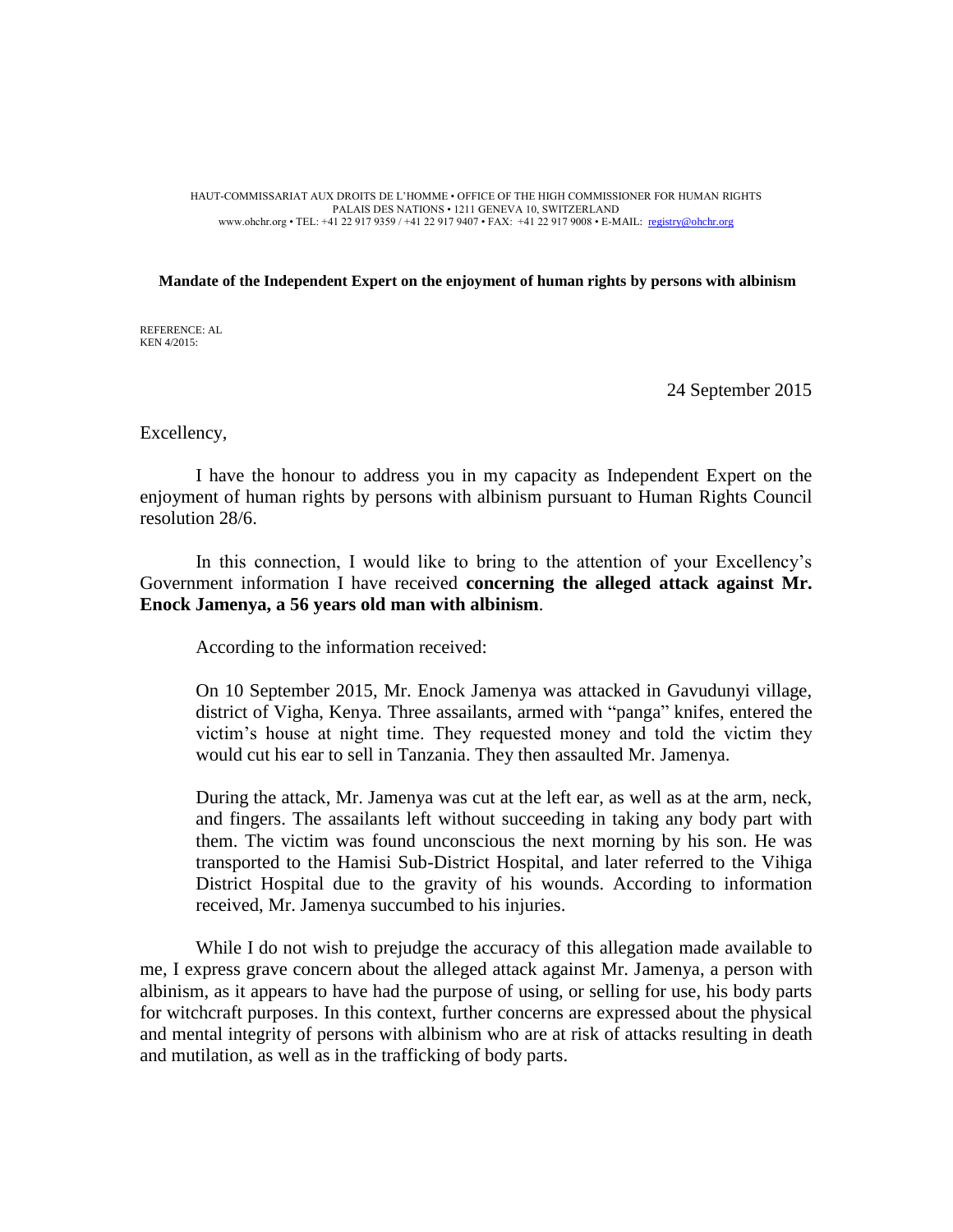In connection with the above alleged facts and concerns, please refer to the **Reference to international law Annex** attached to this letter which cites international human rights instruments and standards relevant to these allegations.

It is my responsibility, under the mandate provided to me by the Human Rights Council, to seek to clarify all cases brought to my attention. I would therefore be grateful for your observations on the following matters:

- 1. Please provide any additional information and any comment you may have on the above-mentioned allegations.
- 2. Please provide detailed information on, and when available the results of, any investigation and inquiry carried out in relation to this case including efforts made to ensure that perpetrators of the alleged acts are brought to justice.
- 3. Please provide the full details of strategies and protective measures put in place by your Excellency's Government to ensure the physical and mental integrity and security of persons with albinism.
- 4. Please provide updated disaggregated data on the cases of abduction, killing and /or dismembering of persons with albinism registered in Kenya, as well as on the number of prosecutions and convictions.

I would appreciate receiving a response within 60 days.

While awaiting a reply, I urge that all necessary measures be taken, in the event that the investigations support or suggest the allegations to be correct, to ensure the accountability of any person(s) responsible for the alleged violations and to fight against the trafficking of body parts.

It is my intention to publicly express my concerns in the near future as, in my view, the information upon which the press release will be based is sufficiently reliable to indicate a matter warranting immediate attention. The press release will indicate that I have been in contact with your Excellency's Government to clarify the issue/s in question.

Your Excellency's Government's response will be made available in a report to be presented to the Human Rights Council for its consideration.

Please accept, Excellency, the assurances of my highest consideration.

## Ikponwosa Ero

Independent Expert on the enjoyment of human rights by persons with albinism